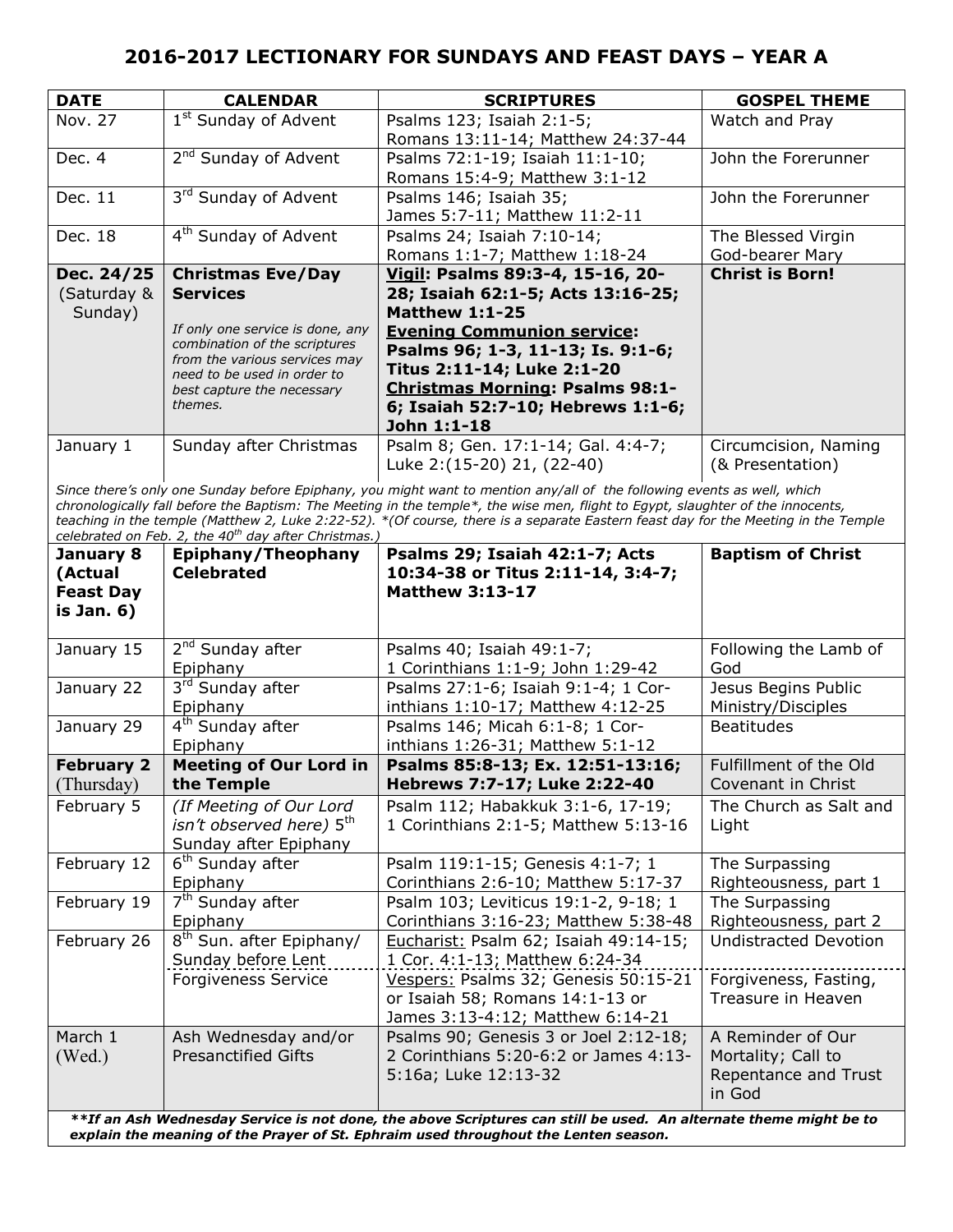| March 5                | 1 <sup>st</sup> Sunday of Lent                                             | Psalms 51; Gen. 2:7-9, 16-17, 3:1-7;<br>Romans 5:12-19; Matthew 4:1-11                                                                                                                                                         | Testing in wilderness                                   |
|------------------------|----------------------------------------------------------------------------|--------------------------------------------------------------------------------------------------------------------------------------------------------------------------------------------------------------------------------|---------------------------------------------------------|
| March 8<br>(Wed.)      | Presanctified Gifts/<br>Zacchaeus                                          | Luke 19:1-10                                                                                                                                                                                                                   | <b>Desire</b>                                           |
| March 12               | 2 <sup>nd</sup> Sunday of Lent                                             | Psalms 33; Genesis 12:1-4;<br>2 Timothy 1:8-10; Matthew 17:1-9                                                                                                                                                                 | Transfiguration                                         |
| March 15<br>(Wed.)     | Presanctified Gifts/<br>The Publican & Pharisee                            | Luke 18:10-14                                                                                                                                                                                                                  | Humility                                                |
| March 19               | 3rd Sunday of Lent                                                         | Psalms 95; Exodus 17:1-7;<br>Romans 5:1-8; John 4:5-42                                                                                                                                                                         | Woman at the Well                                       |
| March 22<br>(Wed.)     | Presanctified Gifts/<br>The Prodigal Son                                   | Luke 15:11-32                                                                                                                                                                                                                  | Return                                                  |
| March 25<br>(Saturday) | <b>The Annunciation of</b><br>the Mother of God                            | Luke 46b-55; Isaiah 7:10-14;<br>Hebrews 10:4-10; Luke 1:26-38                                                                                                                                                                  | <b>Gabriel announces</b><br><b>Mary as God-bearer</b>   |
| March 26               | (If Annunciation isn't<br>observed here) 4 <sup>th</sup><br>Sunday of Lent | Psalms 23;1 Samuel 16:1, 6-7, 10-13;<br>Ephesians 5:8-14; John 9:1-41                                                                                                                                                          | Man Born Blind                                          |
| March 29<br>(Wed.)     | Presanctified Gifts/<br>The Last Judgement                                 | Matthew 25:31-46                                                                                                                                                                                                               | Love                                                    |
| April 2                | 5 <sup>th</sup> Sunday of Lent                                             | Ps. 130; Ezek. 37:1-14 (or 2 Kings<br>4:32-37); Rom. 8:5-11; Jn. 11:1-45                                                                                                                                                       | Lazarus                                                 |
| April 5                | Presanctified Gifts/<br>The Paralytic                                      | Mark 2:1-12                                                                                                                                                                                                                    | Healing and<br>Forgiveness in Christ                    |
| <b>April 9</b>         | <b>Palm Sunday</b>                                                         | Psalms 24; Zechariah 9:9-17;<br>Phil. 2:5-11; Matthew 21:1-11                                                                                                                                                                  | <b>Triumphal Entry</b>                                  |
| April 12               | Holy Wednesday Unction<br>Service                                          | Psalms 143; Job 2:1-10; Rom.12:1-3<br>or 2 Cor. 6:16-7:1; Matthew 26:6-16                                                                                                                                                      | Anointing at Bethany<br>and Plotting of Judas           |
|                        |                                                                            | Note: A Special Healing Service has been created to use sometime during Lent during a Sunday Liturgy, rather than on Holy Wednesday, if desired.                                                                               |                                                         |
|                        |                                                                            |                                                                                                                                                                                                                                |                                                         |
| April 13               | Holy Thursday                                                              | Eucharist: Psalms 23 or 116:12-19;<br>Exodus 12:1-14; 1 Corinthians 11:23-<br>32; Matthew 26:2-29<br>Ft. Washing: John 13-17 or 13:1-15                                                                                        | Mystical Supper, Foot<br>washing, Betrayal              |
| April 14               | Holy Friday                                                                | Betrayal: Jn. 18:1-27<br>Crucifixion: Psalms 22 or 31:1-5, 11-<br>16; Isaiah 52:13-54:1, Hebrews 4:14-<br>16, 5:7-9 or 1 Corinthians 1:18-2:2;<br>Matthew 27:27-54                                                             | <b>Crucifixion and Burial</b>                           |
| April 15               | Holy Saturday                                                              | Burial: Matthew 27:57-66<br>Psalms 88; Job. 19:23-27a, Daniel<br>3:13-25, Jonah 1:17-2:10; 1 Peter<br>1:3-9; Matthew 12:38-42 and/or<br>27:50-54                                                                               | Sabbath Rest & Vigil<br>Bright Sadness at its<br>Climax |
| April 16               | <b>Easter</b>                                                              | Vigil Readings: Ps. 33; Ps. 16;<br>Genesis 1-3; Genesis 22:1-18; Ps.<br>105/106; Exodus 14; Ezekiel 36: 16-<br>28; Ezekiel 37:1-14; Matt. 28:1-15<br>Eucharist: Acts 10:34-43; Colossians<br>3:1-4; (John 20:1-18) John 1:1-18 | He is Risen!                                            |
| April 23               | 2 <sup>nd</sup> Sunday of Easter                                           | Psalms 118:1-14; Acts 2:42-47;                                                                                                                                                                                                 | Sunday of St. Thomas                                    |
| April 30               | 3 <sup>rd</sup> Sunday of Easter                                           | 1 Peter 1:3-9; John 20:19-31<br>Psalms 16; Acts 2:14a, 22-28;<br>1 Peter 1:17-21; Luke 24:13-35                                                                                                                                | Post-resurrection<br>Appearance                         |
| May 7                  | 4 <sup>th</sup> Sunday of Easter                                           | Psalms 23; Acts 2:14, 36-41;<br>1 Peter 2:20-25; John 10:1-10                                                                                                                                                                  | Good Shepherd                                           |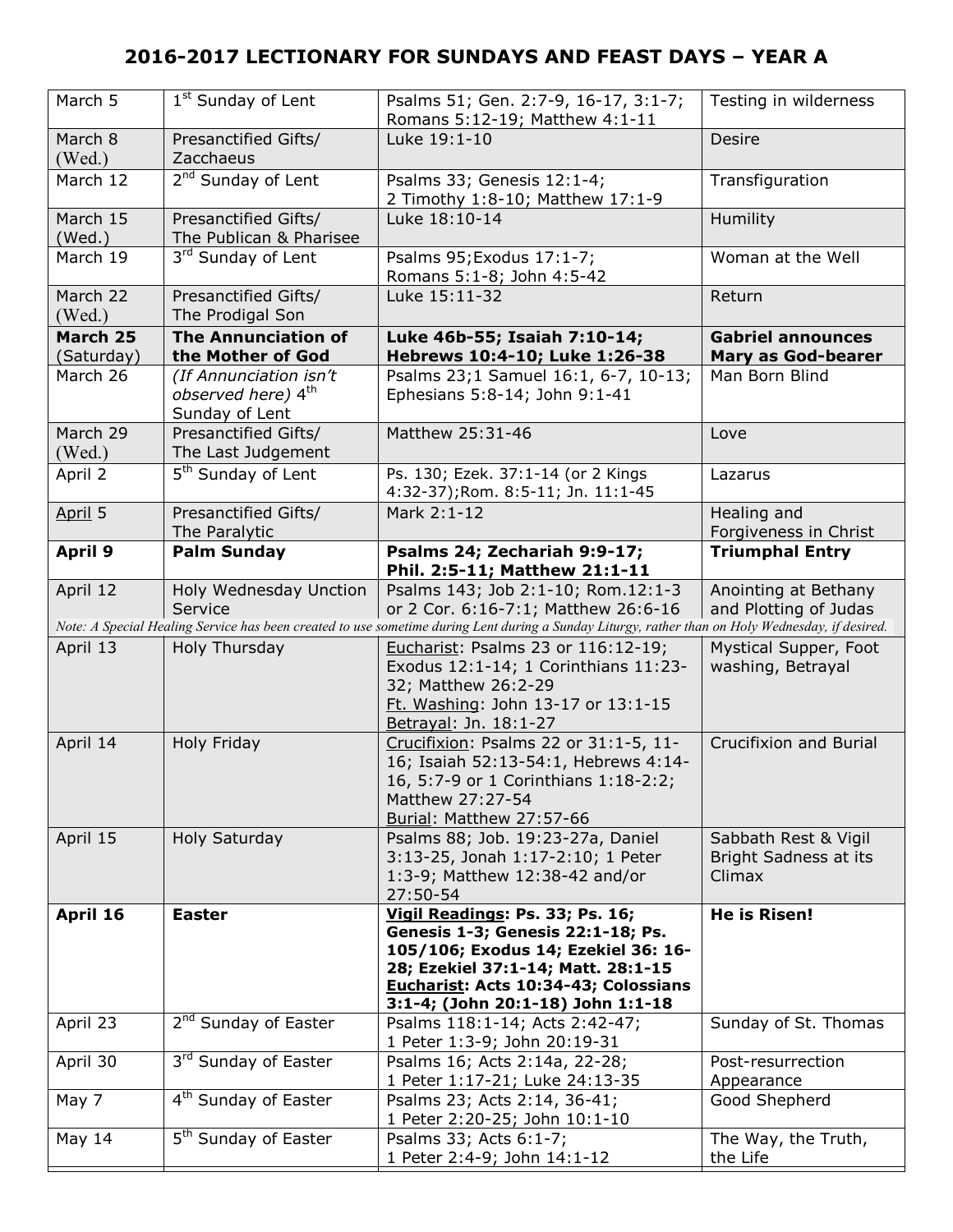| May 21                        | 6 <sup>th</sup> Sunday of Easter                                                  | Psalms 66; Acts 8:5-8, 14-17;<br>1 Peter 3:13-18; John 14:15-26                                                                                                                                         | Promise of the Spirit                              |
|-------------------------------|-----------------------------------------------------------------------------------|---------------------------------------------------------------------------------------------------------------------------------------------------------------------------------------------------------|----------------------------------------------------|
| <b>May 25</b>                 | <b>Ascension of Our Lord</b>                                                      | Psalms 47; Acts 1:1-12;                                                                                                                                                                                 | <b>Christ Raises</b>                               |
| (Thursday)                    |                                                                                   | Ephesians 1:17-23; Luke 24:44-53                                                                                                                                                                        | <b>Humanity to Glory</b>                           |
| <b>May 28</b>                 | (If Ascension isn't<br>observed here) Last<br>Sunday of Easter Season             | Psalms 27; Acts 1:12-14<br>1 Peter 4:13-16; John 17:1-11                                                                                                                                                | Christ Prays for Unity                             |
| June 4                        | <b>Pentecost</b>                                                                  | Vigil Readings: Ps. 104; Gen. 11:1-<br>9 or Ex. 19:3-8, 16-20 or Ezek.<br>37:1-4 or Joel 3:1-5; Rom. 8:22-<br>27; Jn. 7:37-39<br>Eucharist: Ps. 104:24-34; Acts 2:1-<br>11; 1 Cor 12:1-13; Jn. 20:19-23 | The Descent of the<br><b>Spirit</b>                |
| June 11                       | <b>Trinity Sunday</b>                                                             | Psalms 148; Exodus 34:1-6, 8;<br>2 Corinthians 13:11-13; John 3:1-18                                                                                                                                    | Ministry of Trinity in<br>our Salvation            |
| June 18                       | 2 <sup>nd</sup> Sunday after                                                      | Psalms 100; Exodus 19:2-6                                                                                                                                                                               | Compassion for the                                 |
|                               | Pentecost                                                                         | Romans 5:6-11; Matthew 9:36-10:8                                                                                                                                                                        | lost/sending of the 12                             |
| June 25                       | 3rd Sunday after                                                                  | Psalms 69; Jeremiah 20:10-13;                                                                                                                                                                           | Maligned & Precious                                |
|                               | Pentecost                                                                         | Romans 5:12-15; Matthew 10:24-33                                                                                                                                                                        | Witnesses of Christ                                |
| July 2                        | $\overline{4^{th}}$ Sunday after                                                  | Ps. 89:1-4, 14-18; 2 Kings 4:8-17;                                                                                                                                                                      | The Death that Brings                              |
|                               | Pentecost                                                                         | Romans 6:1-11; Matthew 10:34-42                                                                                                                                                                         | Life                                               |
| July 9                        | 5 <sup>th</sup> Sunday after                                                      | Psalms 145; Zechariah 9:9-10;                                                                                                                                                                           | The Yoke that Brings                               |
|                               | Pentecost                                                                         | Romans 8:9-13; Matthew 11:25-30                                                                                                                                                                         | Rest                                               |
| July 16                       | 6 <sup>th</sup> Sunday after<br>Pentecost                                         | Psalms 65; Isaiah 55:10-11;<br>Romans 8:18-25; Matthew 13:1-23                                                                                                                                          | Parable of the Sower                               |
| July 23                       | 7 <sup>th</sup> Sunday after                                                      | Psalms 86; Jer. 28:1-4, 15-29:1, 4-9                                                                                                                                                                    | Parables of the                                    |
|                               | Pentecost                                                                         | Romans 8:26-27; Matthew 13:24-43                                                                                                                                                                        | Kingdom, part 1                                    |
| July 30                       | 8 <sup>th</sup> Sunday after                                                      | Psalms 119:57-77; 1 Kings 3:5-14;                                                                                                                                                                       | Parables of the                                    |
|                               | Pentecost                                                                         | Romans 8:28-30; Matthew 13:44-52                                                                                                                                                                        | Kingdom, part 2                                    |
| <b>August 6</b>               | <b>Transfiguration</b>                                                            | Ps. 104; Dan. 7:9-14;                                                                                                                                                                                   | <b>Christ's Eternal</b>                            |
|                               | (9 <sup>th</sup> Sun. aftr Pentecost)                                             | 2 Pet. 1:16-19; Lk. 9:28-36                                                                                                                                                                             | <b>Glory/Our Hope</b>                              |
| August 13                     | (If Dormition isn't<br>observed here) 10 <sup>th</sup><br>Sunday after Pentecost  | Psalms 85; 1 Kings 19:9-13a;<br>Romans 9:1-5; Matthew 14:22-33                                                                                                                                          | Water-Walking and<br>Faith                         |
| <b>August 15</b>              | The Falling Asleep of                                                             | Ps. 132; Gen. 28:10-17; Phil. 2:5-                                                                                                                                                                      | <b>The Blessed Mary</b>                            |
| (Tuesday)                     | the Mother of God                                                                 | 11; Lk. 10:38-42, 11:27-28                                                                                                                                                                              | <b>Enters Heaven</b>                               |
| August 20                     | $11th$ Sunday after                                                               | Psalms 67; Isaiah 56:1-7; Romans                                                                                                                                                                        | Humble Faith of the                                |
|                               | Pentecost                                                                         | 11:13-15, 29-32; Matthew 15:21-28                                                                                                                                                                       | Canaanite Woman                                    |
| August 27                     | 12 <sup>th</sup> Sunday after                                                     | Psalms 138; Isaiah 22:15-25;                                                                                                                                                                            | The Rock and the                                   |
|                               | Pentecost                                                                         | Romans 11:33-36; Matthew 16:13-20                                                                                                                                                                       | Church                                             |
| Sept. 3                       | 13 <sup>th</sup> Sunday after                                                     | Psalms 63:1-8; Jeremiah 15:15-21;                                                                                                                                                                       | Discipleship, the Way                              |
|                               | Pentecost                                                                         | Romans 12:1-2; Matthew 16:21-27                                                                                                                                                                         | of the Cross                                       |
| Sept. 8                       | <b>Nativity of the Mother</b>                                                     | Ps. 45; Micah 5:1-4; Rom. 12:1-13                                                                                                                                                                       | <b>Birth of the Birth-</b>                         |
| (Friday)                      | of God                                                                            | Mat. 1:1-23                                                                                                                                                                                             | giver                                              |
| Sept. 10                      | (If Nativity isn't<br>observed here) 14th<br>Sunday after Pentecost               | Psalms 95:1-7a; Ezekiel 33:7-9;<br>Romans 13:8-10; Matthew 18:15-20                                                                                                                                     | Correction, Unity, and<br>Christ's Presence        |
| <b>Sept. 14</b><br>(Thursday) | <b>Exaltation of the Holy</b><br><b>Cross</b>                                     | Ps. 116; Num. 21:4-9; 1 Cor. 1:18-<br>24; Jn. 19:6-35 or Jn. 3:14-21 or<br>Jn. 12:31-36a                                                                                                                | <b>Glory and Victory in</b><br>the Cross of Christ |
| Sept. 17                      | (If Holy Cross isn't<br>observed here) 15 <sup>th</sup><br>Sunday after Pentecost | Psalms 103; Nehemiah 9:6-26;<br>Romans 14:1-12; Matthew 18:21-35                                                                                                                                        | The Unmerciful Servant                             |
| Sept. 24                      | 16 <sup>th</sup> Sunday after<br>Pentecost                                        | Psalms 145; Isaiah 55:6-9;<br>Philippians 1:19-27; Matthew 20:1-16                                                                                                                                      | The 11 <sup>th</sup> Hour Scandal                  |